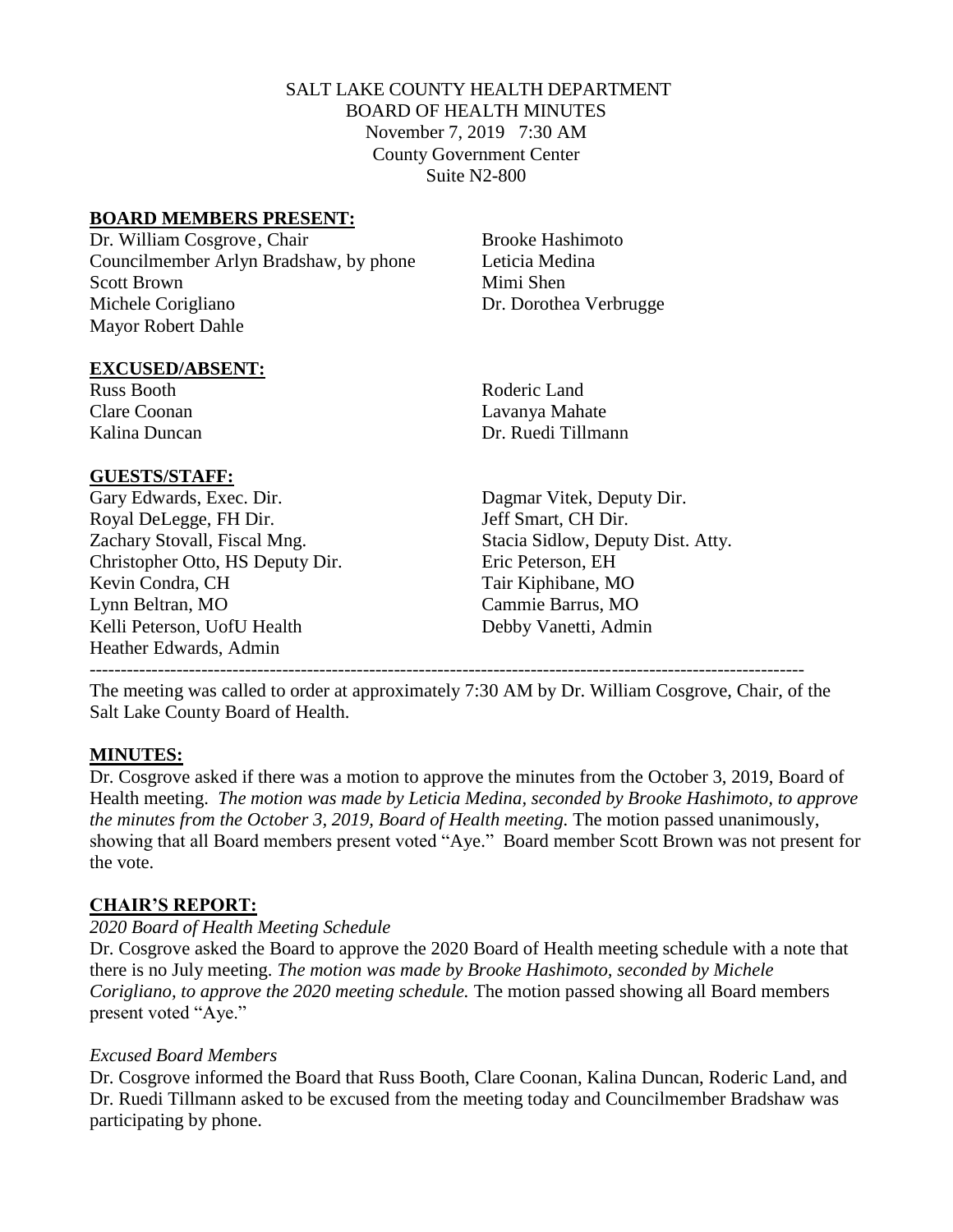Board of Health Minutes November 7, 2019 Page 2

#### *Clean Energy Strategies*

Dr. Cosgrove informed Board members that seven municipalities and Salt Lake County have committed to imposing clean energy strategies as outlined in HB411, *Community Renewable Energy Act.*

#### *Gordon Johnson Award Recognition*

Dr. Cosgrove presented Gordon Johnson, Healthy Salt Lake Steering Committee member, an award on behalf of the Board thanking him for six years of service on the committee. Gordon is an original member of steering committee and served as a co-chair from 2017-2018.

#### *Legislative Breakfast Meeting*

Dr. Cosgrove informed Board members that the department is working to determine the December meeting date for the legislative breakfast meeting and a tentatively proposing December 12. Board members will be notified of the confirmed date and time in the upcoming weeks.

### **DIRECTOR***'***S REPORT:**

### *Vaping Related Illness*

Gary informed Board members that there are 64 cases of vaping related illness in the state, with one death reported. He stated that the disease investigation continues to evolve as close to 1,880 individuals, in 49 states, have been reported. Gary informed Board members that there is a need to better define cases as the influenza season begins.

### *Emergency Rule to Address Vaping-related Illness*

The Utah Department of Health (UDOH) implemented an emergency administrative rule on October 7 to address vaping related illnesses, but delayed compliance with the rule until October 21. Beginning that week sixty Health Department employees visited over 500 general tobacco retailers to verify that the required signage was in place and all flavored e-cigarette products were removed, as the rule required. The department noted that about 50% of retailers were out of compliance for signage and 13% did not have products removed. That same week there was a temporary restraining order filed in court and the court ruled in favor of the order, which allows the general retailers to sell flavored ecigarette products. UDOH and legislators are considering ways to address issues related to e-cigarette products and tobacco retailers. Gary informed the Board that the District Attorney's office is still working to draft a regulation that would limit the number of permitted tobacco specialty retailers.

### *2020 Budget Update*

Gary announced that Mayor Wilson presented the County budget and the Council has begun holding budget workshops. The department budget was presented to the Council last week as part of the Human Services budget discussion and there were no questions regarding the department budget. He also informed the Board that the budget includes making the fund balance whole. The Council will hold a public hearing on December 3 at 6:00 PM.

## **FEE SCHEDULE:**

Zachary Stovall, Fiscal Manager, reviewed the proposed fee changes for the STD and TB Clinic programs, which will take effective in January 2020. The department compared fees with other Utah local health departments, peer counties in the nation, and other clinic providers in the County.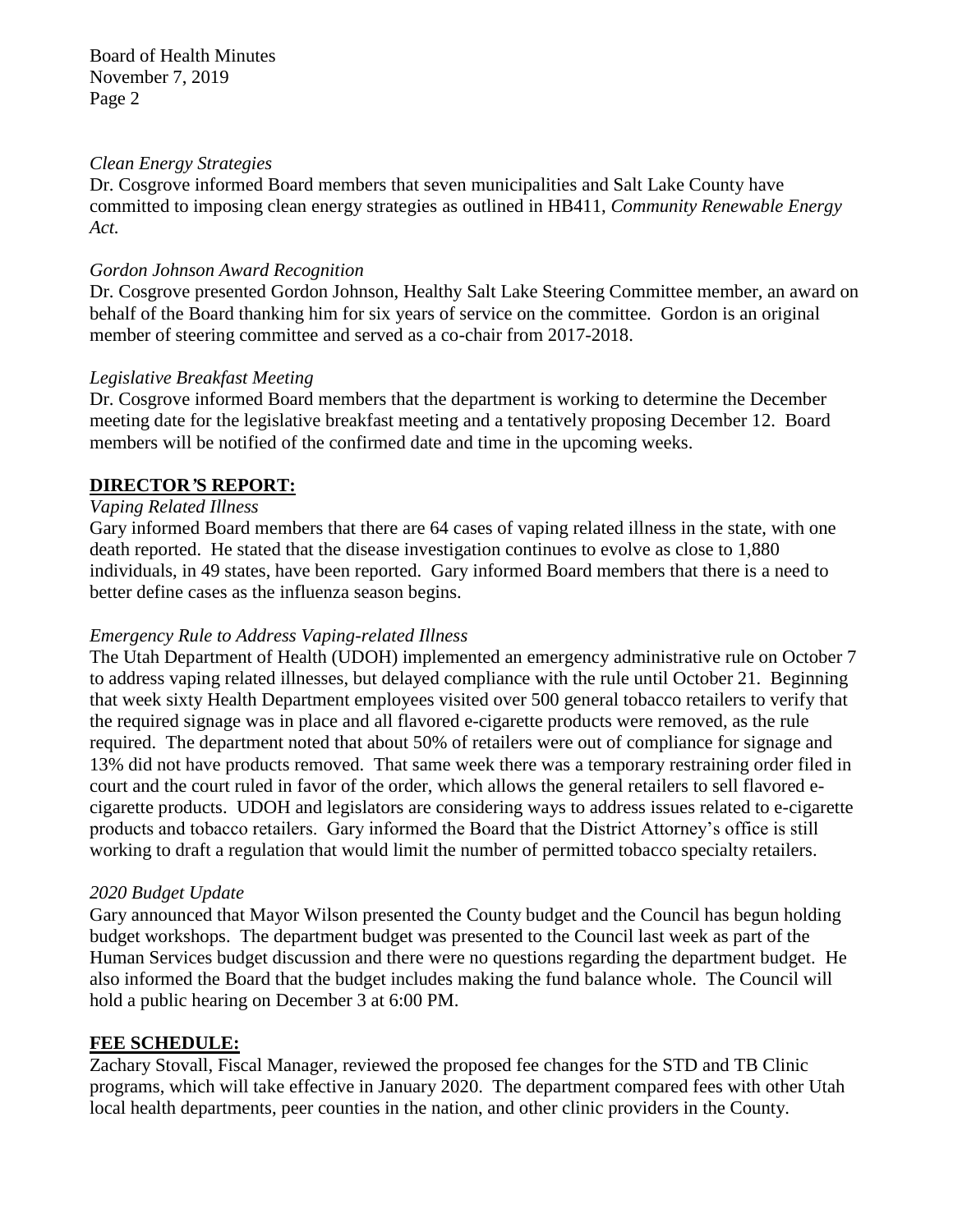Board of Health Minutes November 7, 2019 Page 3

Dr. Cosgrove asked for a motion to approve forwarding the proposed fee changes to the County Council. *The motion was made by Leticia Medina, seconded by Brooke Hashimoto, to approve forwarding the proposed fee schedule changes to the County Council.* The motion passed unanimously, showing that all Board members present voted "Aye."

For more detailed information, please see the proposed fee schedule and supporting documentation included in the Board of Health meeting folder.

# **WRITE-OFF OF RECEIVABLES**

Zachary Stovall, Fiscal Manager, presented the 2015 and 2016 write-off of receivables, which were included in the Board meeting packet. The department is requesting that the Board approve the write off amounts totaling \$214,292. Dr. Cosgrove asked if there was a motion to approve the 2015 and 2016 write off receivable amounts. *The motion was made by Scott Brown, seconded by Leticia Medina, to approve the write-off amounts.* The motion passed unanimously, showing that all Board members present voted "Aye."

For more detailed information, please see a hardcopy of the handouts included in the Board of Health meeting file folder.

# **PRE-EXPOSURE PROPHYLAXIS (PrEP) CLINIC:**

Lynn Beltran, Epidemiology Supervisor, presented information on the new PrEP Clinic through a PowerPoint presentation. Slides included:

- What is PrEP
- Current PrEP Resources in SLCo
- Prescribing PrEP in the SLCoHD STD Clinic
- Target Population
- Do you have Medical Insurance?
- Peter's PrEP Survey
- If PrEP were available today through SLCoHD, how likely would you be to pay for a flat lowcost fee for services?
- Thinking about what you know bout PrEP for HIV, do you feel it is a needed resource?
- Biggest Barrier to getting PrEP for most MSM
- What is Involved in Prescribing PrEP
- Why PrEP

For more detailed information, please see the hardcopy of the presentation included in the Board of Health meeting file folder.

# **COUNTY HEALTH RANKINGS – PEER COUNTIES:**

Gary Edwards, Executive Director, presented information from the County Health Rankings related to Salt Lake County and peer counties to determine what is being done in peer counties that can be replicated in Salt Lake County. Slides Included:

• Salt Lake County Health Rankings Overview